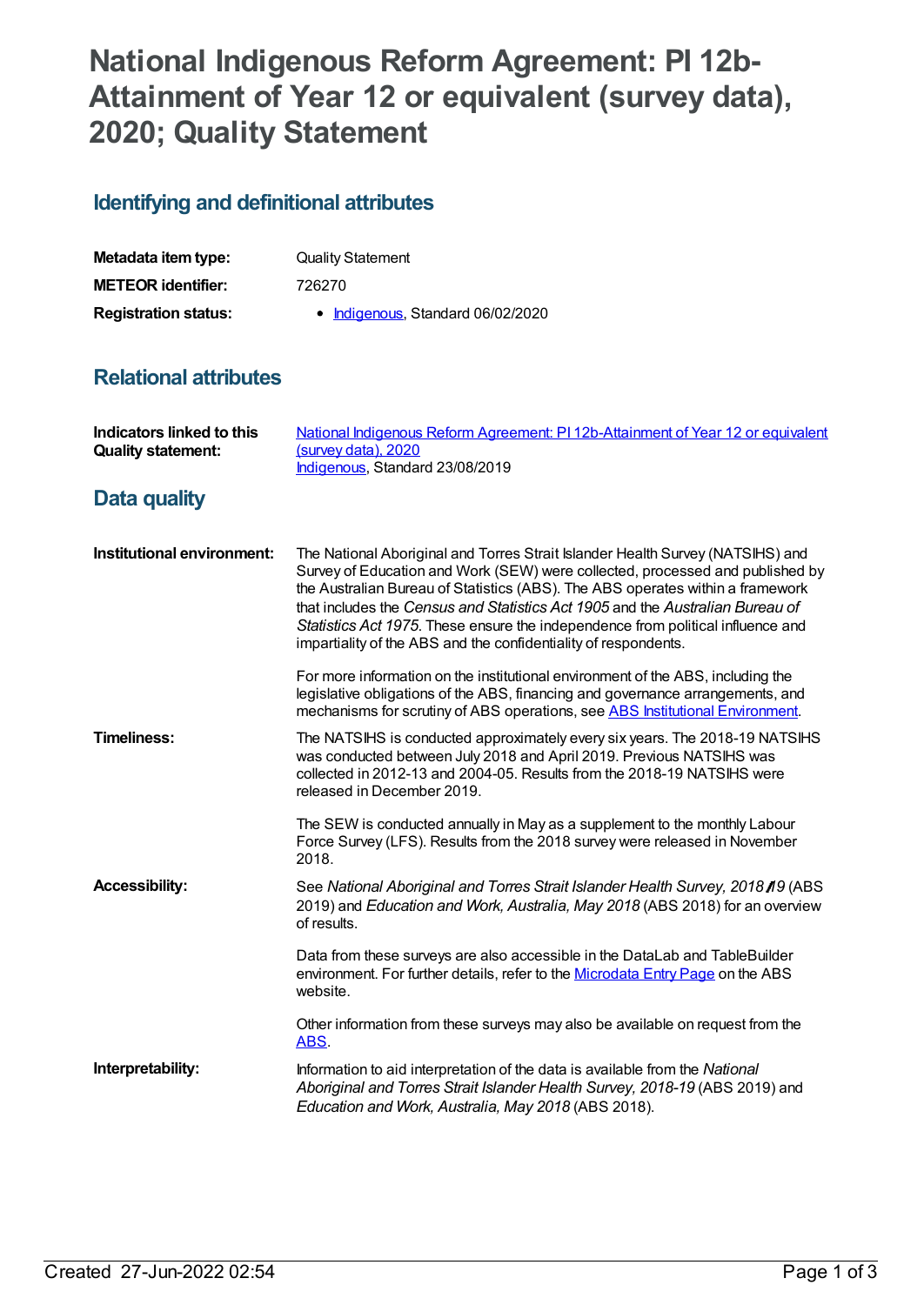| <b>Relevance:</b>                      | The NATSIHS and SEW collect information on the highest year of school<br>completed and highest level of non-school qualification. The classification of<br>qualifications used is the Australian Standard Classification of Education<br>(ASCED), 2001 (ABS 2001).                                                                                                                                                                                                                                                                                                                                                                                                                                                                                                                                                                                                                                                                                                                                       |  |
|----------------------------------------|----------------------------------------------------------------------------------------------------------------------------------------------------------------------------------------------------------------------------------------------------------------------------------------------------------------------------------------------------------------------------------------------------------------------------------------------------------------------------------------------------------------------------------------------------------------------------------------------------------------------------------------------------------------------------------------------------------------------------------------------------------------------------------------------------------------------------------------------------------------------------------------------------------------------------------------------------------------------------------------------------------|--|
|                                        | For some respondents, information is supplied by another household resident<br>(referred to as 'Any Responsible Adult'), such as a parent, partner or unrelated<br>adult. While this is a standard survey methodology, answers to some questions<br>may occasionally differ from those that would have been supplied in a personal<br>interview.                                                                                                                                                                                                                                                                                                                                                                                                                                                                                                                                                                                                                                                         |  |
| <b>Accuracy:</b>                       | The NATSIHS was conducted in all states and territories, including very remote<br>areas. Non-private dwellings such as hotels, motels, hospitals, nursing homes and<br>short-stay caravan parks were excluded from the survey. The final response rate for<br>the 2018-19 NATSIHS was 73.4%. Results are weighted to account for non-<br>response.                                                                                                                                                                                                                                                                                                                                                                                                                                                                                                                                                                                                                                                       |  |
|                                        | The SEW was conducted in all states and territories, including very remote areas<br>(except discrete Indigenous communities). The scope of the SEW is restricted to<br>persons aged 15-74 years who were usual residents of private dwellings. The 2018<br>SEW response rate was 92% from the Monthly Population Survey. The data for the<br>SEW are collected from Any Responsible Adult on behalf of other members of the<br>household and are weighted for non-response.                                                                                                                                                                                                                                                                                                                                                                                                                                                                                                                              |  |
|                                        | As they are drawn from a sample survey, data for the indicator are subject to<br>sampling error. Sampling error occurs because only a small proportion of the<br>population is used to produce estimates that represent the whole population.<br>Sampling error can be reliably estimated as it is calculated based on the scientific<br>methods used to design surveys. Rates and measurement of changes should be<br>considered with reference to the relative standard error (RSE) of the estimates.<br>Estimates with RSEs between 25% and 50% should be used with<br>caution. Estimates with RSEs greater than 50% are generally considered too<br>unreliable for general use.                                                                                                                                                                                                                                                                                                                      |  |
|                                        | Proportions should be considered with reference to their corresponding 95%<br>margin of error (MOE) of proportion (or 95% confidence interval). The proportion<br>combined with the MOE of proportion defines a range which is expected to include<br>the true population value with a given level of confidence. This is known as the<br>confidence interval. Proportions with an MOE of proportion greater than 10<br>percentage points indicate that the range in which the true population value is<br>expected is relatively wide and are subject to high sample variability. Particular<br>consideration should be given to the MOE of proportion when using them.<br>Depending on how the proportion is to be used, an MOE of proportion greater than<br>10 percentage points may be considered too large to inform decisions. In addition,<br>proportions with a corresponding standard 95% confidence interval that includes<br>0% or 100% are usually considered unreliable for most purposes. |  |
| <b>Coherence:</b>                      | The methods used to construct the Indigenous indicator are consistent and<br>comparable with previous cycles of the NATSIHS and other collections. Both the<br>numerator and denominator for non-Indigenous persons come from the SEW. This<br>is consistent with those supplied from previous cycles of this survey.                                                                                                                                                                                                                                                                                                                                                                                                                                                                                                                                                                                                                                                                                    |  |
|                                        | The SEW excludes people living in Indigenous communities. Since 2009, SEW has<br>included people living in 'very remote' areas who are not in Indigenous<br>communities. Prior to the SEW 2009, all persons living in 'very remote' parts of<br>Australia were excluded.                                                                                                                                                                                                                                                                                                                                                                                                                                                                                                                                                                                                                                                                                                                                 |  |
|                                        | Persons who are permanently unable to work were included in the scope of the<br>SEW for the first time in 2013. There were an estimated 464,255 people who<br>reported being permanently unable to work in May 2014.                                                                                                                                                                                                                                                                                                                                                                                                                                                                                                                                                                                                                                                                                                                                                                                     |  |
|                                        | The ASCED has been used in all surveys with education items since 2001 and<br>allows the education and training items between different surveys to be compared.                                                                                                                                                                                                                                                                                                                                                                                                                                                                                                                                                                                                                                                                                                                                                                                                                                          |  |
|                                        | The Census of Population and Housing and the Qualifications and Work, Australia,<br>2015 (ABS 2016c) also provide information on educational attainment.                                                                                                                                                                                                                                                                                                                                                                                                                                                                                                                                                                                                                                                                                                                                                                                                                                                 |  |
| <b>Source and reference attributes</b> |                                                                                                                                                                                                                                                                                                                                                                                                                                                                                                                                                                                                                                                                                                                                                                                                                                                                                                                                                                                                          |  |